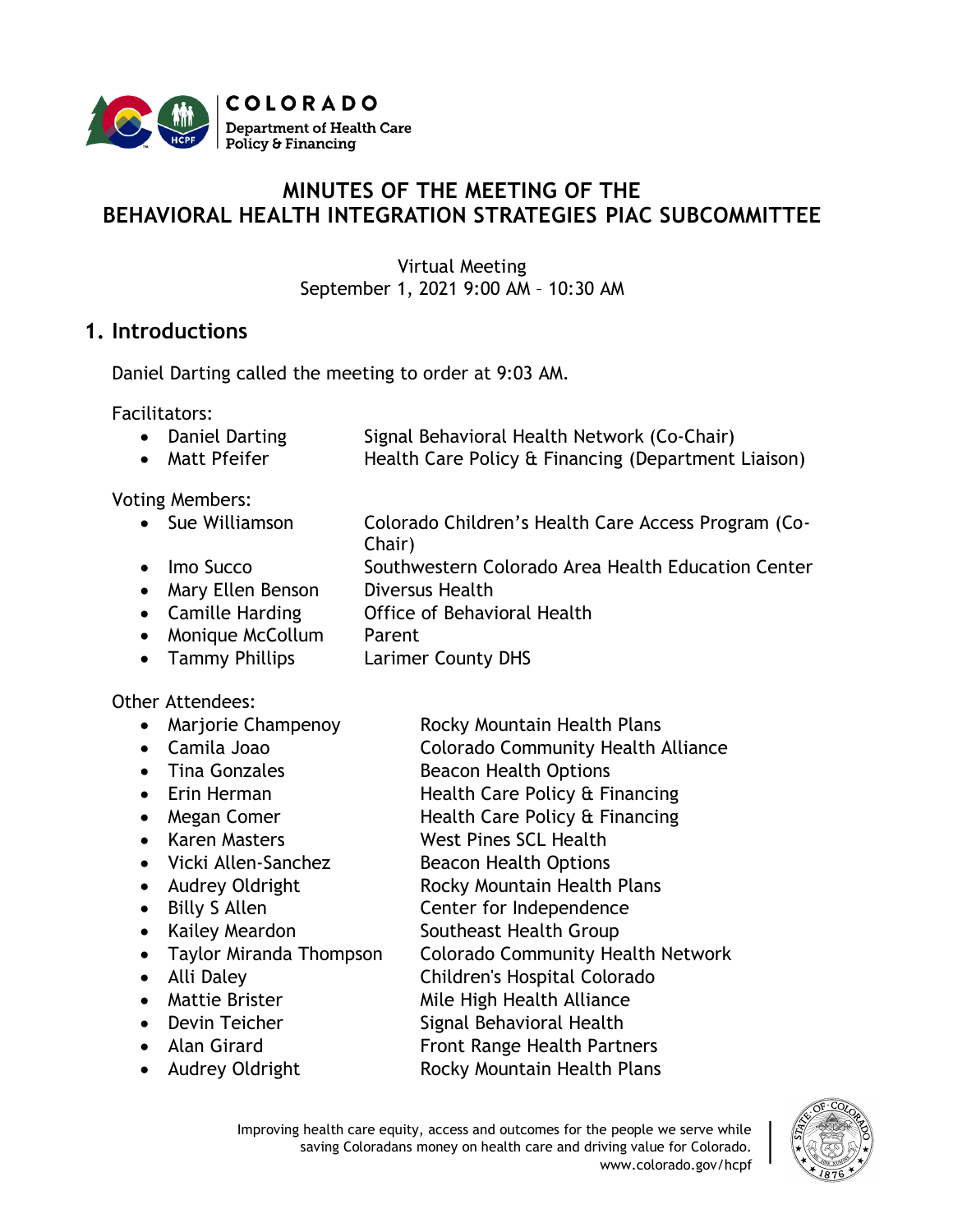• Doug Muir **Centura Health** • Andrea Kedley Colorado Community Health Alliance • Annie Fritz North Colorado Health Alliance • Kelly Bowman Health Colorado • Christine Andersen Beacon Health Options • Elizabeth Freudenthal Children's Hospital Colorado • Sara Gallo • Susan Goldenstein Children's Hospital Colorado • Sandra Grossman Health Care Policy & Financing • Youngsin Joh Dept. of Human Services • Anne Jordan Health Care Policy & Financing • Audrey Keenan **Health Care Policy & Financing** • Elizabeth Owens **Dept. of Human Services** • Ashleigh Phillips Centura Health • Tammy Phillips **Larimer County DHS** • Kevin Robinson Behavioral Treatment Services • Kellen Roth Colorado Access • Ken Winn Firefly Autism

• Joseph Anderson Colorado Access

**2. House Bill 1258: background, status, and opportunities – Elizabeth Owens, Office of Behavioral Health**

Elizabeth Owens from the Office of Behavioral Health (OBH) joins to group to provide background and implementation updates on House Bill (HB)21-1258: [Rapid Mental](https://leg.colorado.gov/bills/hb21-1258)  [Health Response For Colorado Youth.](https://leg.colorado.gov/bills/hb21-1258) This conversation is in alignment with the subcommittee's focus on youth behavioral health access.

- Colorado HB21-1258 was enacted during the 2021 legislative session.
- Signal Behavioral Health Network is the contracted vendor for this project.
- The bill charged OBH with creating temporary youth services in response to COVID-19, including three free mental health sessions with a licensed provider. The target population are youth 18 and younger. The statute instructed OBH to enter into contract by August 1, 2021 with a vendor tasked with implementing this program.
- Implementation of the bill currently involves recruiting providers and promoting a statewide public awareness campaign. OBH is hiring an outreach position charged with working with schools and other organizations to spread the word.
- The public awareness campaign and access portal are being informed by youth,



- 
- Tina McCrory **Health Colorado, Inc.**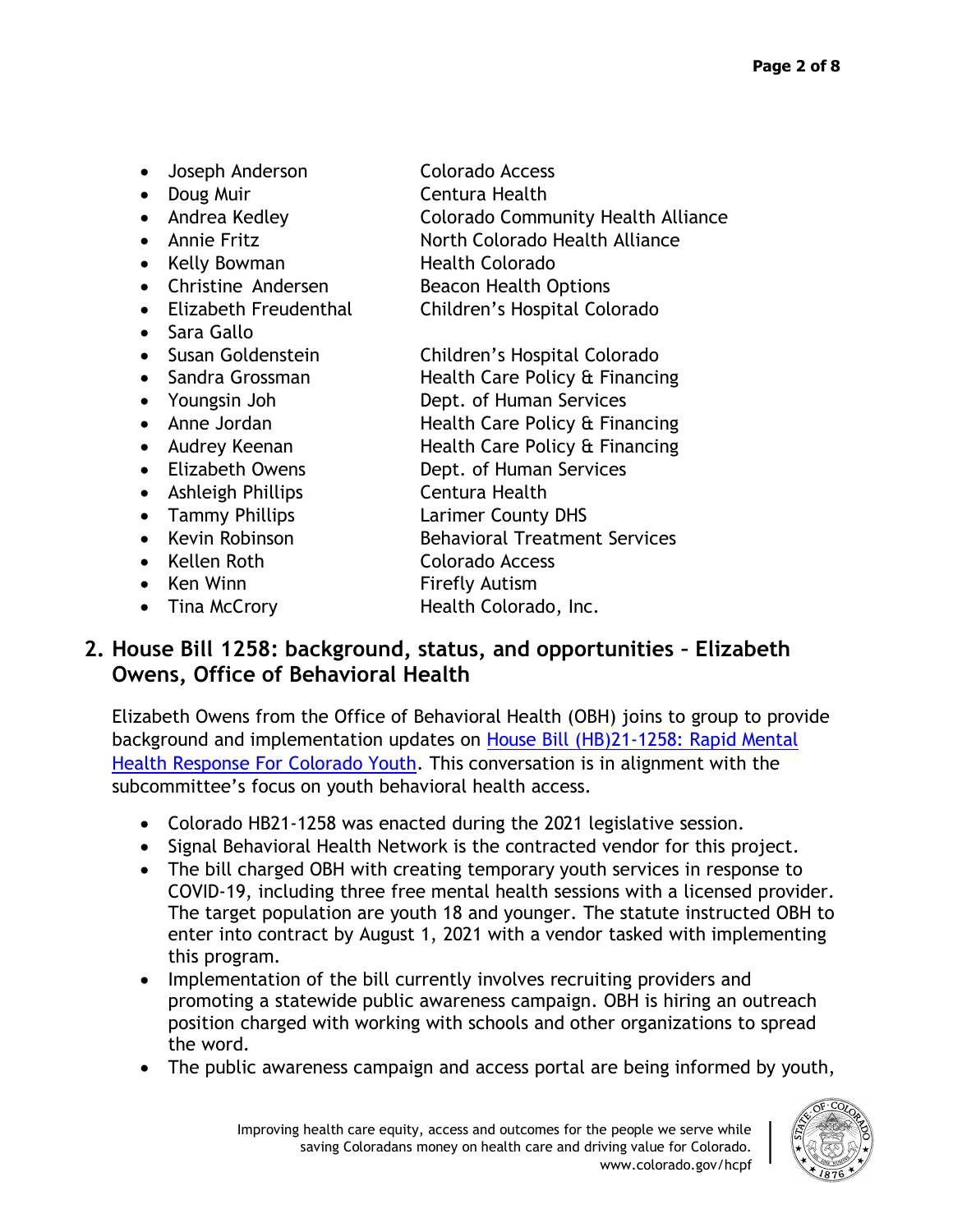which is a key part of the process.

- OBH expects to have the portal live in October 2021, closely followed by the launch of a portal for Spanish-speaking individuals.
- The program will end June 30, 2022.
- OBH has begun working with HCPF to explore questions around consent to treatment. There will be a contractor working directly with the Regional Accountable Entities (RAEs) about outreaching providers and members.

Daniel Darting further clarified that the bill is intended to be a brief intervention service and an attempt to get a sense of what the need for behavioral health interventions may be right now. The bill is about providing services and understanding what the need is.

Mary Ellen Benson from Diversus Health asks about how this program interfaces with those organizations that are already co-located in schools.

- OBH confirms there is collaboration with pre-existing sites that have colocation.
- Mary reiterates that the key point is to build upon what already exists, rather than usurp or confuse services.
- OBH clarifies that the intent is not that a youth gets a new behavioral health provider if they are already seeing someone.
- The goal of the initiative is to reach the unreached and connect children/youth who have not been able to access services to resources.

Imo Succo asks if there are studies and results that show this method is effective. From a parent perspective, the first three sessions are great, but what happens when the child's motivation in seeing the provider must come to a breaking point, because of insurance? Youth are very sensitive to these changes to providers once they become comfortable.

- Devin confirms the initiative is aware of the importance of leveraging existing providers and ensuring that care is culturally aware and sensitive.
- Imo notes the challenges that arise in southwest Colorado. There are not that many providers and they are limited to handing off clients to one another. The three-visit approach is appealing; but are there studies that proved this is effective? This sounds like a crisis response approach. What made this be the choice that the first three visits are free? The program doesn't look very promising for continuity of care.
- Camille Harding from OBH ensures that the agency has been having a lot of conversations about these exact issues. This was a bill that passed to cover three visits to at least help identify and connect kids. Ideally, the individual

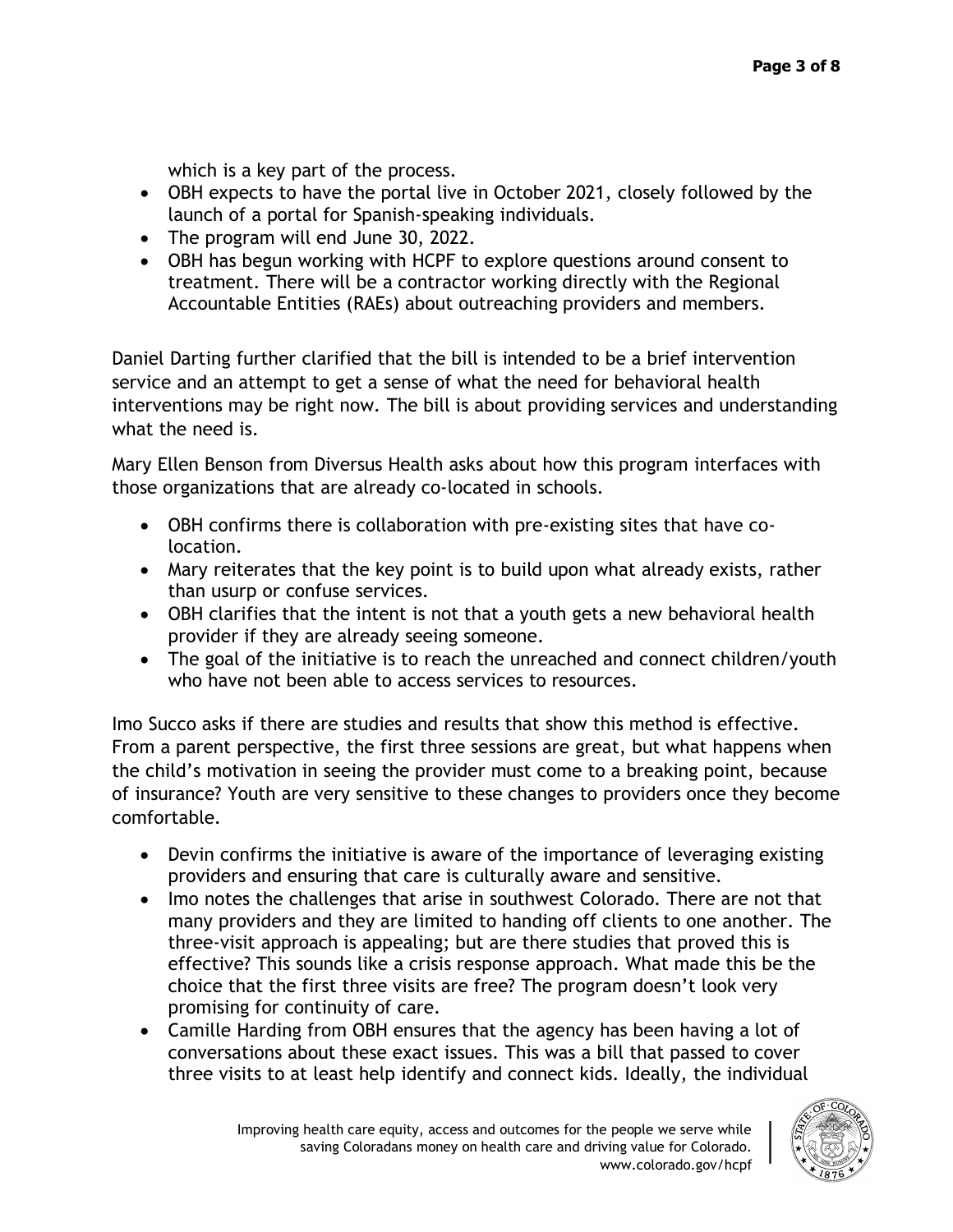will stay with the therapist and make a connection. Continuity is part of the challenge of this bill, including how the project helps onboard providers and then ensure that they have multiple insurance plans to sustain funding.

Sue Williamson notes workforce capacity and asks about more information regarding provider recruitment efforts. Sue notes the frustration of building something that people want to access and if there are workforce issue there may be waitlists.

• Elizabeth confirms that this is a concern of OBH's as well. OBH is monitoring how many youth will want to access the program. Imo discusses challenges with behavioral healthcare in a rural setting, e.g. seeking care in Cortez, Colorado. The choice of providers narrows in this area. Imo shares the challenges of telehealth as some individuals do not feel comfortable being on camera for these services. Additionally, the pay rate is so low for providers that people are deterred from pursuing a career in behavioral health. Imo requests statistics or data and results on this type of intervention.

Daniel agrees with the various challenges that will arise in this intervention. All issues raised during the meeting are all filters and lenses that the group needs to keep track of as this program rolls out. Some of these issues were raised during the legislative session. He also notes that there is a reason this program only funded one year; the timeline provides for evaluation of how this program needs to be improved or modified.

Elizabeth confirms that OBH has similar concerns that were raised during the discussion. OBH is relying on Screening, Brief Intervention and Referral to Treatment (SBIRT) and other evidence-based interventions as models for the program. OBH agrees that rural communities are an important focus and outreach will be made.

Matt Pfeifer suggests that when the group thinks about the Accountable Care Collaborative (ACC) to bring awareness of this brief intervention component and if the ACC program should be helping to make connections to providers.

## **3. Housekeeping**

Daniel Darting calls for a motion to approve the Behavioral Health Integration Strategies (BHIS) meeting minutes from July and August. Sue Williamson motions to approve both sets of minutes; Imo Succo seconds the motion and the minutes are approved.

Meeting materials are posted and available on the [BHIS website.](https://hcpf.colorado.gov/behavioral-health-and-integration-strategies-subcommittee)

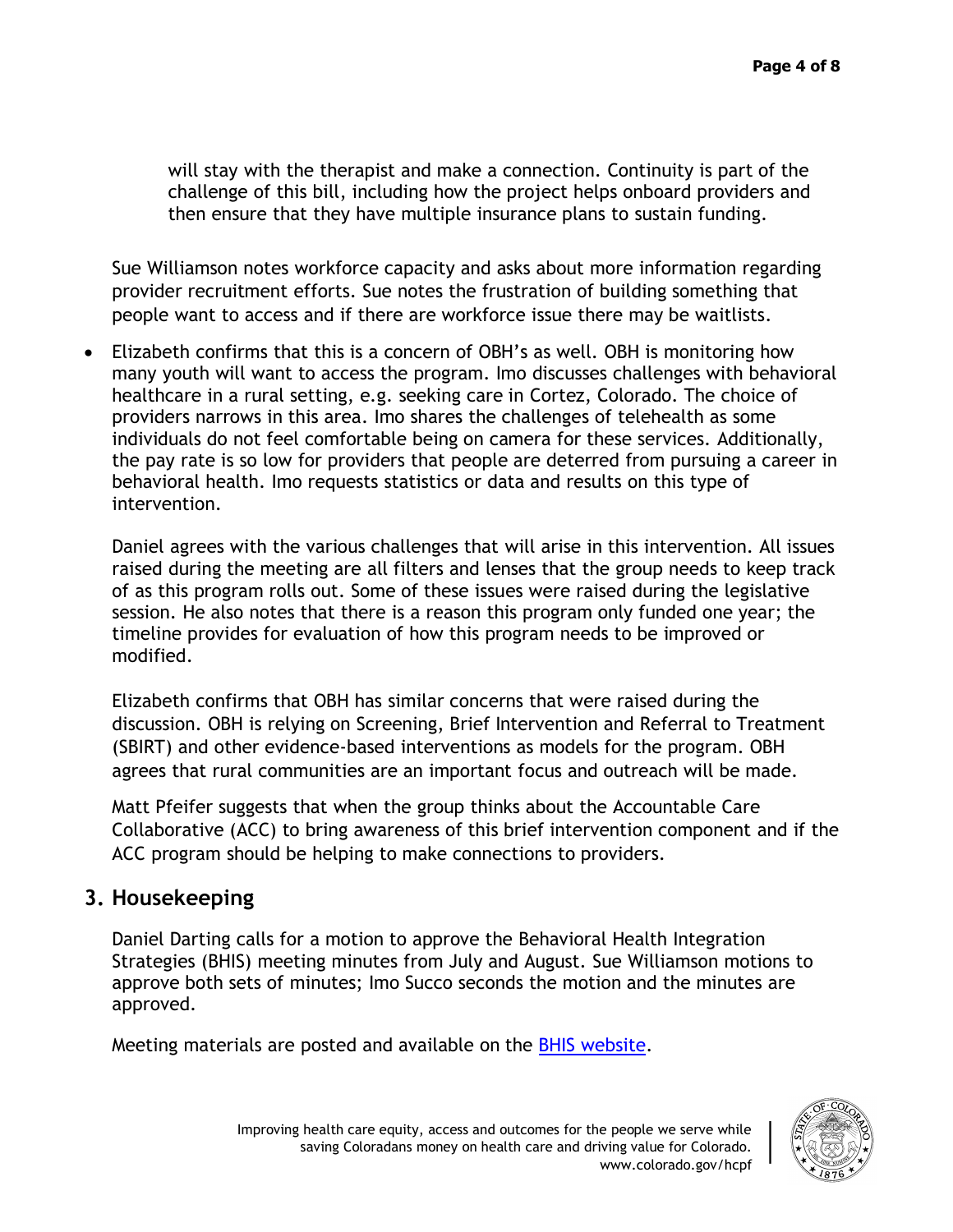Matt Pfeifer announces two voting member departures; Andrea Mercier and Heidi McMillian have withdrawn from the BHIS voting member group.

The BHIS Crisis Service Recommendations were taken to the Program Improvement Advisory Committee (PIAC) in late August. There was some wordsmithing, but no substantial edits. No comments received via email. The recommendation will go back to the next PIAC for a vote.

### **4. COVID-19 updates**

Matt Pfeifer updates the group of ongoing work to address health disparities, with some projects being implemented using American Rescue Plan Act (ARPA) funds.

The group will continue to monitor the work of the Behavioral Health Transformational Taskforce.

### **5. DOC metric review: March 2021**

Matt Pfeifer presented the March 2021 Department of Correction (DOC) Behavioral Health engagement rate metric data, as part of the group's standard review. The overall trend of the ACC program continues to increase (dotted line in the middle of the graph). There is a 6% rate increase in the last year of data that is available. The performance rate continues to exceed the target that the Department and RAEs agreed to.

Daniel Darting notes that the rate of change is good to see, and this data is something positive to think about within the ACC; this is exemplary of what the RAEs can achieve. This is positive work from our RAE partners.

The 30-day rate is presented, including a break down by race and gender. In summary, white females are accessing services the most and non-white males are accessing services the least. The Department and stakeholders want to see these lines move closer together in an increase rate; currently the disparity is about 2 percentage points.

The group invited the RAEs to present on how they are achieving these DOC metric rate results.

#### **Rocky Mountain Health Plans (RMHP) Region 1 - Audrey Oldright, RMHP**

- RMHP designs DOC strategies in direct collaboration with facilities, community mental health centers (CMHCs), and parole clinicians.
- RMHP care coordinators have been reallocated to focus on these efforts.

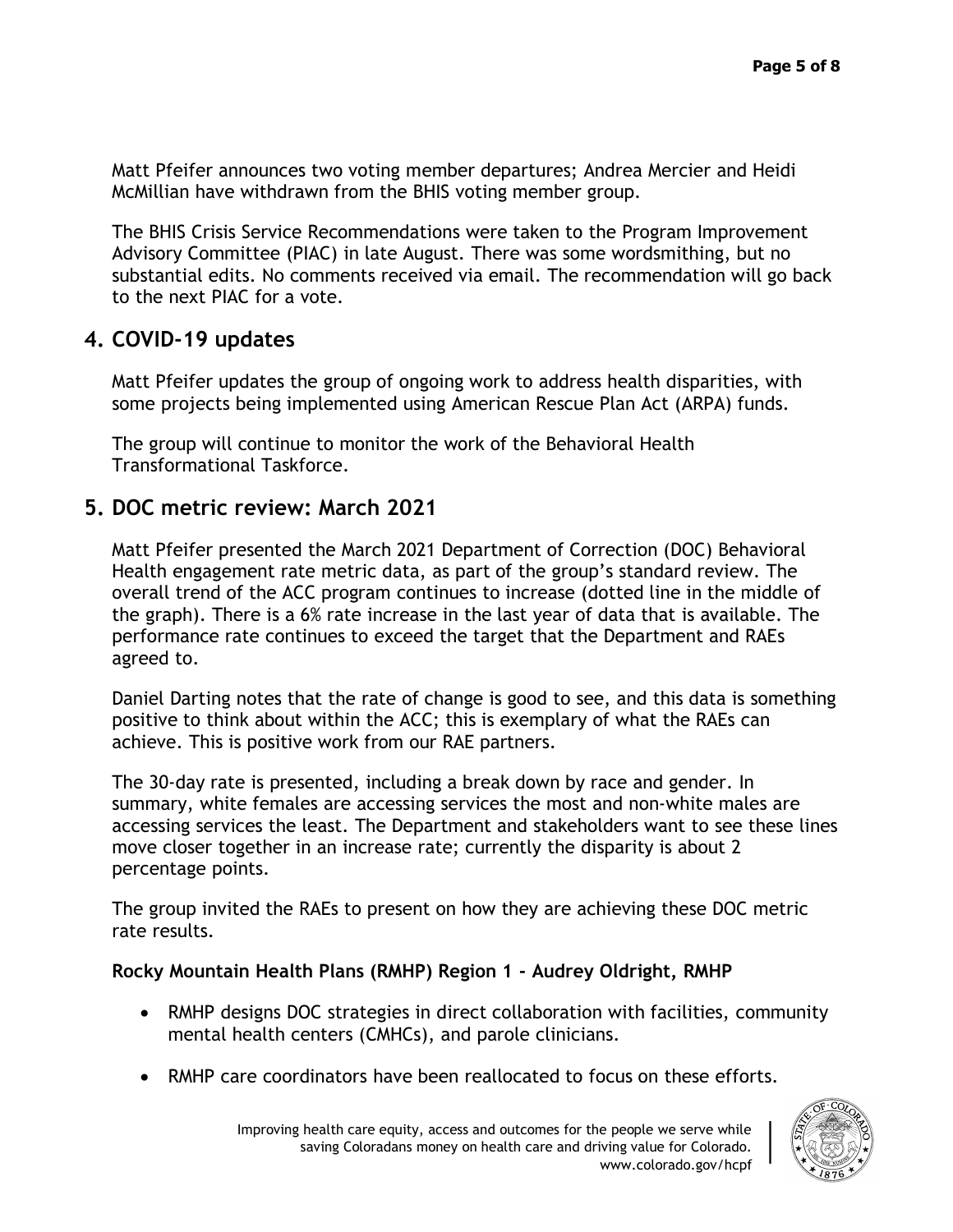- RMHP highlights five ways they engage in this work:
	- $\circ$  Using the DOC roster, outreaching to individuals within 7 days from release
		- RMHP care coordinators outreach within 7 days of release, care plans implemented if needed
	- $\circ$  Collaborating with on-site parole orientations
		- RMHP care coordinators attend bi-weekly orientation at the parole office for newly released offenders. Parolee education is provided about benefits available to them with their Health First Colorado enrollment. RMHP care coordinators are available at these orientations.
	- $\circ$  In-reach to offenders within DOC, connecting individuals to behavioral and physical health services prior to transitioning back into the community
		- E.g. Mesa County Parole Office and MindSprings (CMHC) collaboration
		- Top priorities are offenders with Serious Mental Illness (SMI)
		- RMHP is looking to expand this reach
	- $\circ$  Focus on substance use disorder (SUD)/medication-assisted treatment (MAT) efforts and processes to identify inmates currently receiving SUD/MAT services and expediting treatment upon release
	- o Direct referrals
		- Majority come from parole referrals and include referrals for vision, dental, community supports, SUD/MAT services

#### **Northeast Health Partners (NHP) Region 2 – Tina Gonzales**

- NHP leverages connections with regional federally qualified health centers (FQHCs) and community mental health centers (CMHCs) to conduct this work, with a focus on using medical needs codes
- Medical needs codes are used for referrals and assessing levels of care that may be needed

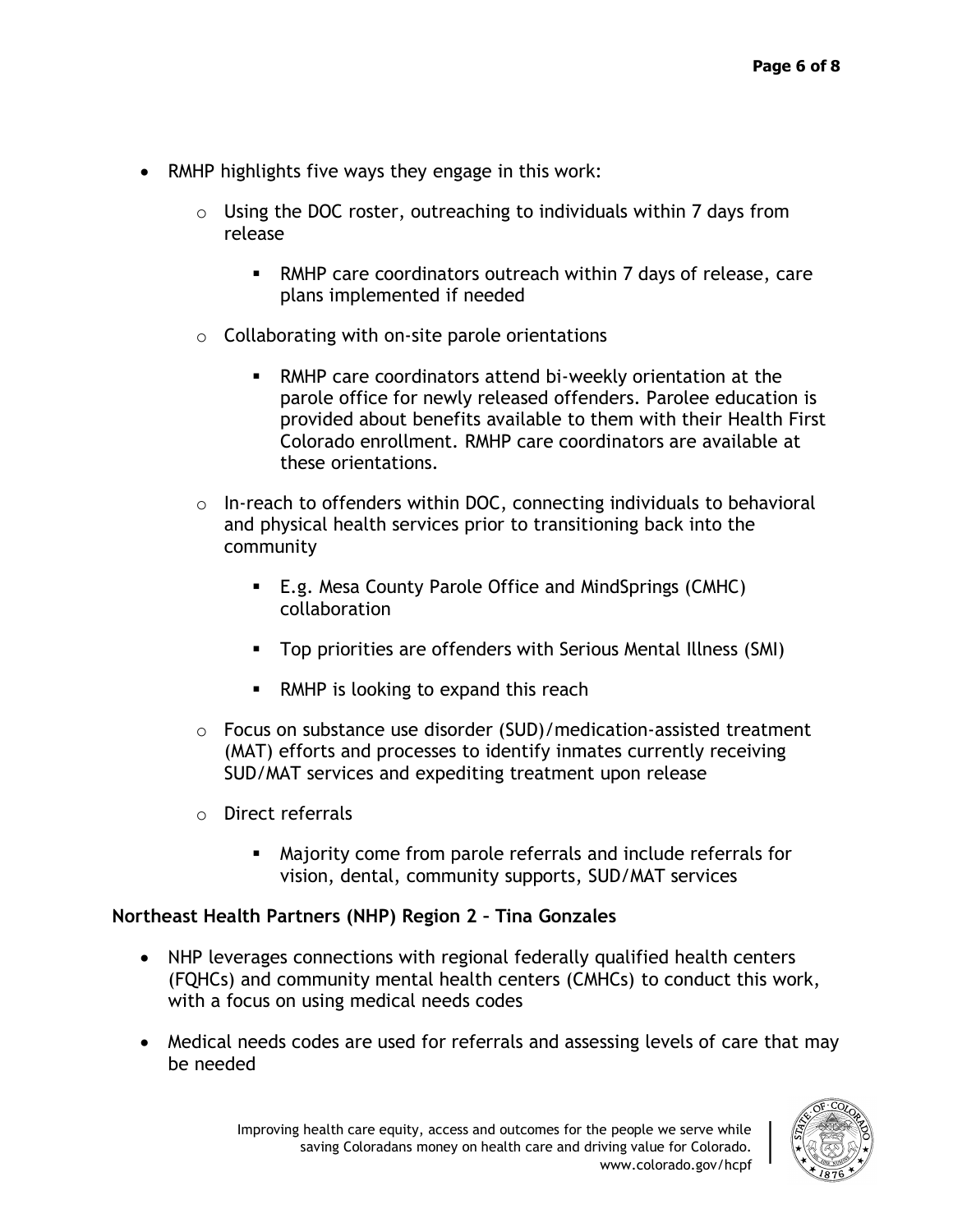- In-reach work began during the time of the Regional Care Coordination Organizations (RCCO) and Behavioral Health Organization (BHO) phase of the ACC.
- Between 2015 and 2018, NHP had a working relationship with 12 facilities. The work is in preparation to ramp up in the RAE contracts as NHP was a newer entity at the beginning of the ACC Phase II. Analysis is being conducted to see what services were proving effective.
	- $\circ$  E.g. One cohort of 144 members had indicated wanting these services. Of that 144, 132 followed up with their appointments post-release. After 6 months 82% were still engaged in care.
- The roster information really drives the outreach.
- Clarification that the RAEs do not do anything with eligibility. DOC has already enrolled individuals into Medicaid upon release.

#### **Colorado Community Health Alliance (CCHA) Region 6 & Region7 – Andrea Kedley**

- CCHA classifies this work in three buckets of engagement:
	- o General outreach
		- Uses daily DOC roster and cross-references data sources to determine if a warm hand-off is needed or referrals to community partners is needed.
	- o Community corrections
		- E.g. halfway houses
		- There is a focus on access to care and getting people started on benefit utilization and how to utilize Medicaid
	- o Psychiatric in-reach
		- Currently launched in Region 6 as part of a strategy to increase access in both regions

The group raises any questions that have come up during the presentations: